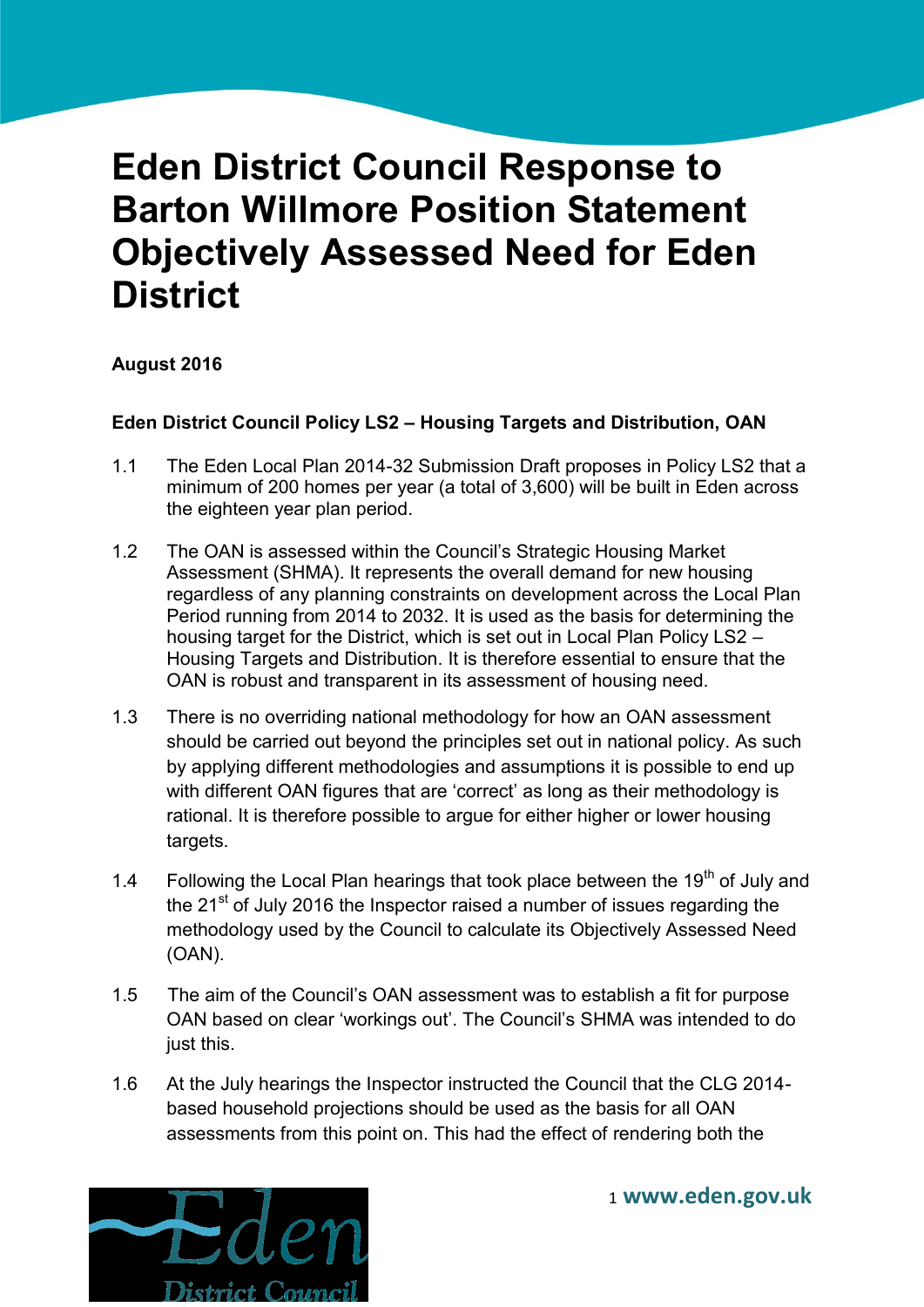Council's assessment of OAN and the alternative OAN assessment put forward by Barton Willmore out of date.

- 1.7 In response to the outcome of the hearings and the round up session the Inspector advised that the Council should seek to address the following issues:
	- i. Recalculate the OAN's demographic assessment using the CLG 2014 based household projections as a basis.
	- ii. Recalculate the OAN using the CLG 2014 based household projections as a basis applying a 10 year migration trend.
	- iii. Remove the figures relating to net commuters set out in the economic/ job led OAN assessment.
	- iv. The Inspector asked that the Council consider if the OAN should be uplifted to meet its development aspirations.
- 1.8 The Council reviewed its SHMA which was produced in-house, and concluded that to update the SHMA would require significant bespoke modelling work to be carried out. An alternative to this approach was suggested by Cumbria County Council. This option was for the County Council to provide a demographic OAN based on the CLG 2014 based household projections applying a 10 year migration trend. This work has now been provided by Cumbria County Council and indicates that the demographic OAN for the District is 85 dwellings per annum. This number increases to 111dpa using a 10 year migration trend. It can also be increased to 122 if the Council were to apply the 10% market signals uplift at this stage, but this final approach will still need to be confirmed with the Inspector. What is clear from the work is that the demographic projections have decreased significantly when compared to the CLG 2012 household projections.
- 1.9 The Council has interrogated the data that is available and while this is discussed in more detail below the Council agrees with the point made by Barton Willmore in their response paragraph 2.36, in so far as a demographic OAN based on the 2014 figures, even inclusive of a 10 year migration trend and/or uplifted household formation rates would not be likely to produce an OAN of greater than 200 dpa and certainly would not produce a figure anywhere close to Barton Willmore's suggested figure of 277 or 289 dpa.
- 1.10 The Council's conclusion is therefore that the figure identified in its jobs based OAN should be the one which is applied.
- 1.11 The Council's proposed OAN figure is 200 dpa and represents an ambitious target for the Council both in terms of available housing supply, past completion rates and indications in nationally accepted population

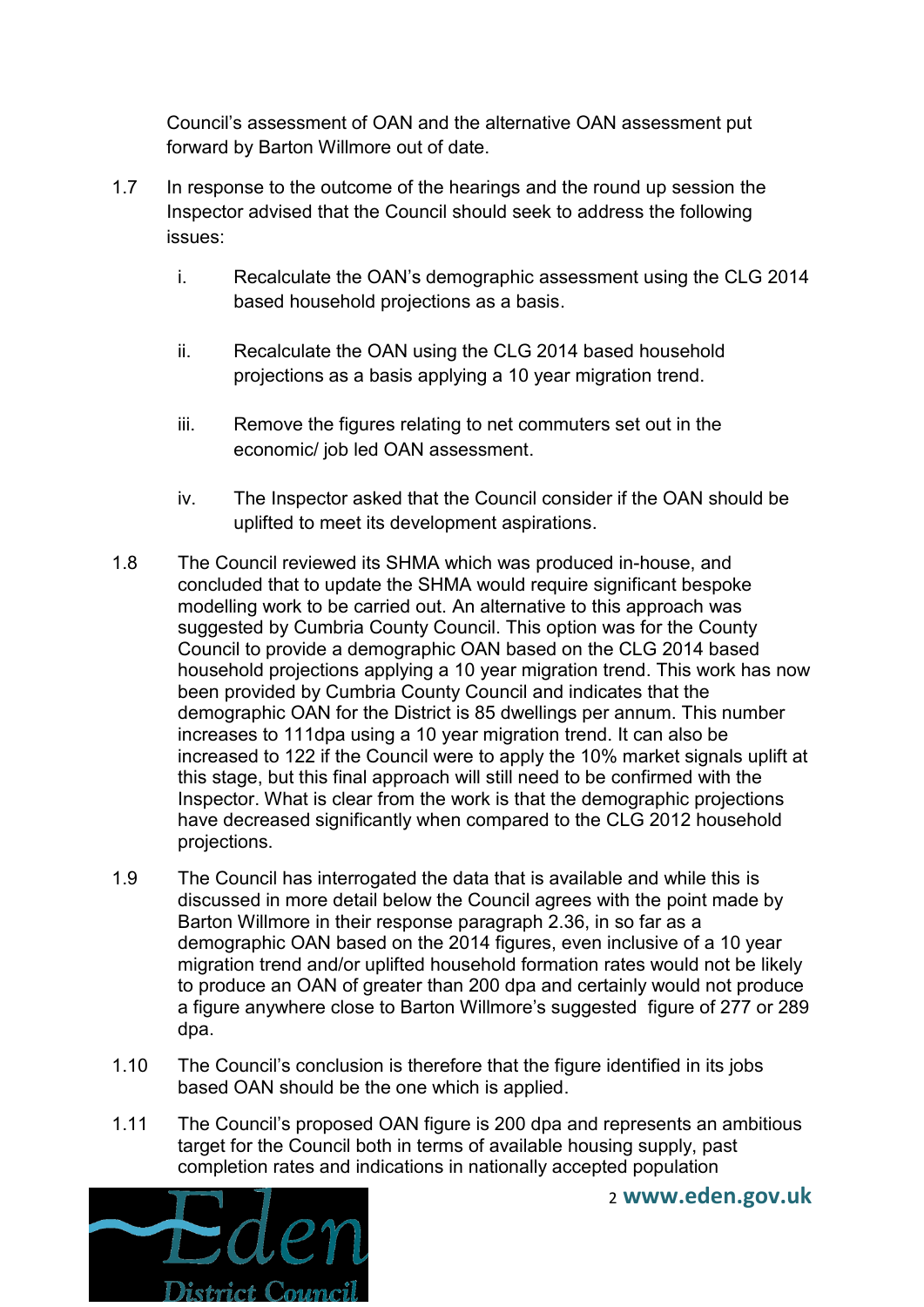projections that the District's population is likely to increase only slightly over the plan period. Indeed population projections provided by County Council indicate that based on a 5 year trend the population of the District is likely to increase from 52,630 to 52,805 and based on a 10 year trend it is projected to increase to 53,716.

- 1.12 In terms of the economic OAN assessment the net commuting figure has been removed following the Inspector's instruction. This has the effect of reducing the range of total new jobs to between 2,293 and 2,429. This gives a range of 194 to 200 dpa.
- 1.13 The above statement sets out the Council's position with regards to its OAN figure at present in response to the instructions of the Inspector which were made in July. Below are the Council's responses to the matters raised by Barton Willmore following on from the hearings in July.

#### **2.0 Starting point estimation of need**

- 2.1 Barton Willmore has provided a paper on behalf of Story Homes in order to provide a Position Statement in respect of the methodology for objectively assessing housing need in Eden District.
- 2.2 The paper initially reiterates how Barton Willmore produced their original OAN assessment based on the CLG 2012 household projections. The Council considers that this section of the report does not necessarily require a response as it is the view of the Inspector that the CLG 2014 household projections should be used as the basis for all further demographic OAN assessments. Planning Practice Guidance, the Inspector, Barton Willmore, and the Council all concur that this is the correct approach, and starting point.
- 2.3 Barton Willmore state that the 2014 projections indicate a starting point of 80 households per annum over the plan period (2014-2032) should be used. Furthermore they consider that after applying an allowance for vacancy and second home rates this number should be increased to 88 dwellings per annum.
- 2.4 The work provided by Cumbria County Council indicates that 77 households per annum and not 80 should be used as the starting point. This would then equate to 85 dwellings per annum.

## **3.0 Adjusting demographic starting point estimate**

3.1 Barton Willmore proposes that the demographic starting point estimate be adjusted to take account of factors affecting underlying demographic projections and household formation rates. They consider that the CLG 2014 household projections require and adjustment to take account of lower projected rates of household formation as a result of the recession. They propose applying an identical procedure as they applied to the CLG 2012 household projections. Barton Willmore has not provided any new

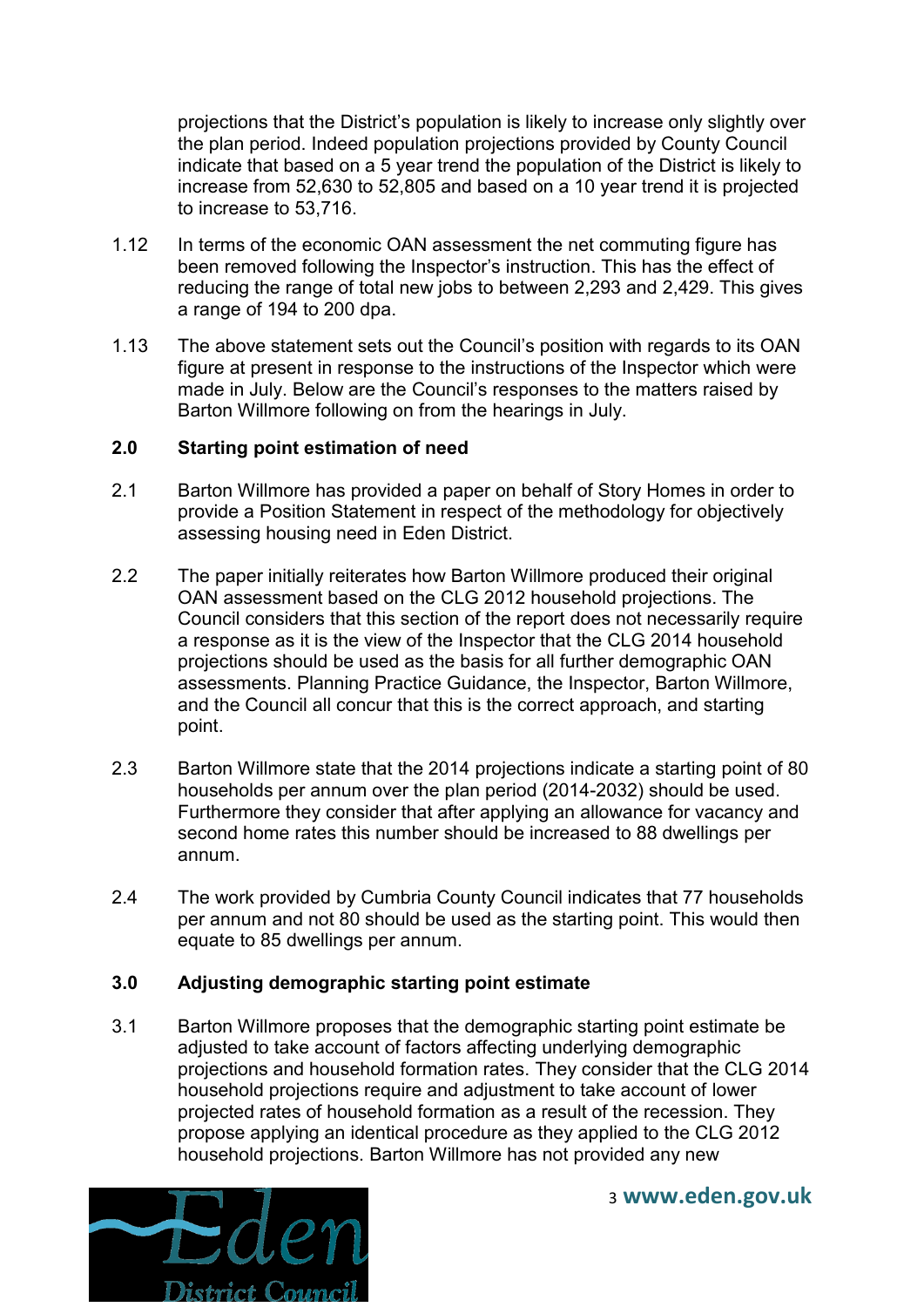calculations in this regard. Table 1.2 on page 14 of their Position Statement includes an amended starting point but nothing further.

- 3.2 The Inspector made it clear at the hearings in July that an adjustment to the demographic OAN assessment was needed. To this end the Inspector advised the Council to apply a 10 year migration trend in calculating the demographic OAN using the CLG 2014 projections. The Council has done this. The Council was not instructed by the Inspector to amend household formation rates as part of this work.
- 3.3 The Council's position regarding alterations to the household formation rates provided by CLG remains unchanged. Indeed the Council considers that the 2014 household projections should be seen as further evidence that the CLG 2012 figures and indeed the 2011 interim figures not only represent a short term fluctuation as a result of the recession in 2006/7 but rather that they, considered alongside the CLG 2014 household projections are representative of a longer term trend that must be taken into account.
- 3.4 Barton Willmore summarise in paragraph 2.29 of their Position Statement that they still consider the demographic led housing need for Eden District to be between 148 and 157 dwellings per annum based on a 10 year migration trend. The Council question whether this is correct given that it is based on an assessment of the CLG 2012 household projections and not the most up to date set of data? If Barton Willmore have recalculated their OAN assessment using the 2014 projections it seems unlikely that the output would remain unchanged.
- 3.5 The only assessment of the need to uplift the CLG 2014 household projections, provided by Barton Willmore is set out in paragraph 2.30 of their Position Statement. This assessment states that the annual net migration shown in the CLG 2014 household projections is based on the 5 year period 2009-2014 and showed an average annual net migration figure of 86 per annum compared to 164 net migrants per annum over the 5 year period (2007-2012) shown in the CLG 2012 household projections. Barton Willmore suggests this is a justification for the use of a 10 year migration trend.
- 3.6 Given that the Inspector instructed the Council to apply a 10 year migration trend to the 2014 figures at the end of the July hearings, the Council agrees with the view of the Inspector that a 10 year migration trend should be applied.
- 3.7 To summarise the Council's position regarding the demographic OAN assessment, the application of a 10 year migration trend to the CLG 2014 household projections is agreed. The work provided by the County Council gives a figure of 111 dpa as the demographic OAN.
- 3.8 The Council does not consider it appropriate to uplift the household formation rates for the reasons set out in its SHMA – Objectively Assessed Need Review of 13 July 2016. Particularly that Planning Practice Guidance

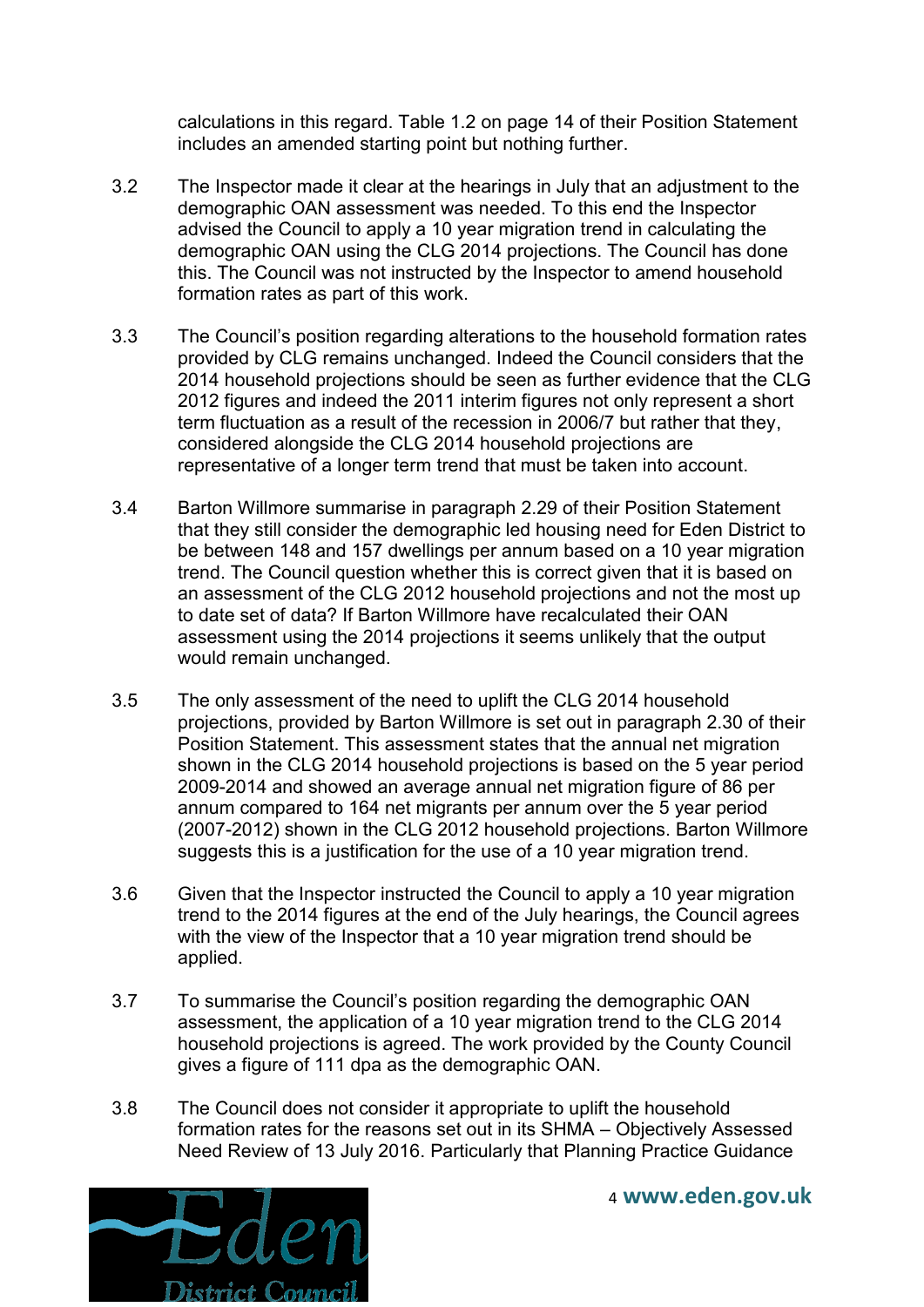and guidance provided by the Planning Advisory Service (PAS) indicates that this would represent a return to trend approach.

## **4.0 Assess labour force capacity**

- 4.1 Barton Willmore has made several comments about the assessment of labour force capacity in the district, and the Council's economic OAN assessment. The Council's responses are set out below.
- 4.2 Paragraph 2.33 of Barton Willmore's Position Statement states that the PPG requires plan makers to make an assessment of the likely change to job numbers based on past trends and / or economic forecasts, also having regard to the growth of the working age population. Where the working age population that is economically active is less than projected job growth, plan makers will need to consider how the location of new housing or infrastructure could help address these problems (ID 2a-018). They consider that the implication of this is that the housing numbers should be increased where this will enable labour force supply to match projected job growth.
- 4.3 The Council does not disagree with this statement in principle but we would draw the Inspector's attention to the fact that building houses does not guarantee that new workers will come to an area, even if jobs are available. The Council also considers that this goal is achieved by its own OAN.
- 4.4 In paragraph 2.34 of their Position Statement Barton Willmore state that at the July hearings the Inspector stated that he agreed with Eden District Council's jobs per annum figure of 135 jobs per annum.
- 4.5 The Council has several points regarding this statement.
- 4.6 Firstly, as a point of clarity the figure of 135 jobs per annum was not provided by the Council. Rather it was arrived at by Barton Willmore and is a midpoint of 127 and 142 jobs per annum, which are themselves derived from the Council's range of 2,293 to 2,564 jobs required over the plan period. These figures are used by the Council as the basis for its jobs to dwellings calculation set out in table 21 of the SHMA $<sup>1</sup>$ .</sup>
- 4.7 Secondly, the Council query why Barton Willmore wishes to discard their proposed figure of 66 jobs per annum? Both figures are presumably based on valid sources of data; in the Council's case the 2011 census; NOMIS data; Job seeker allowance data, ONS 2012 SNPP, and Experian Data and in the case of Barton Willmore Experian Economics; Cambridge Econometrics; and Oxford Economics.
- 4.8 It is somewhat contradictory that Barton Willmore considers the Council's evidence for the number of jobs required over the plan period to be accurate but not the rest of the methodology. We assume this is because a figure of 135 when input into a POPGROUP model will produce significantly higher

 $<sup>1</sup>$  SHMA- Taking Stock – Parts 1-4 pp.53-54</sup>



**.**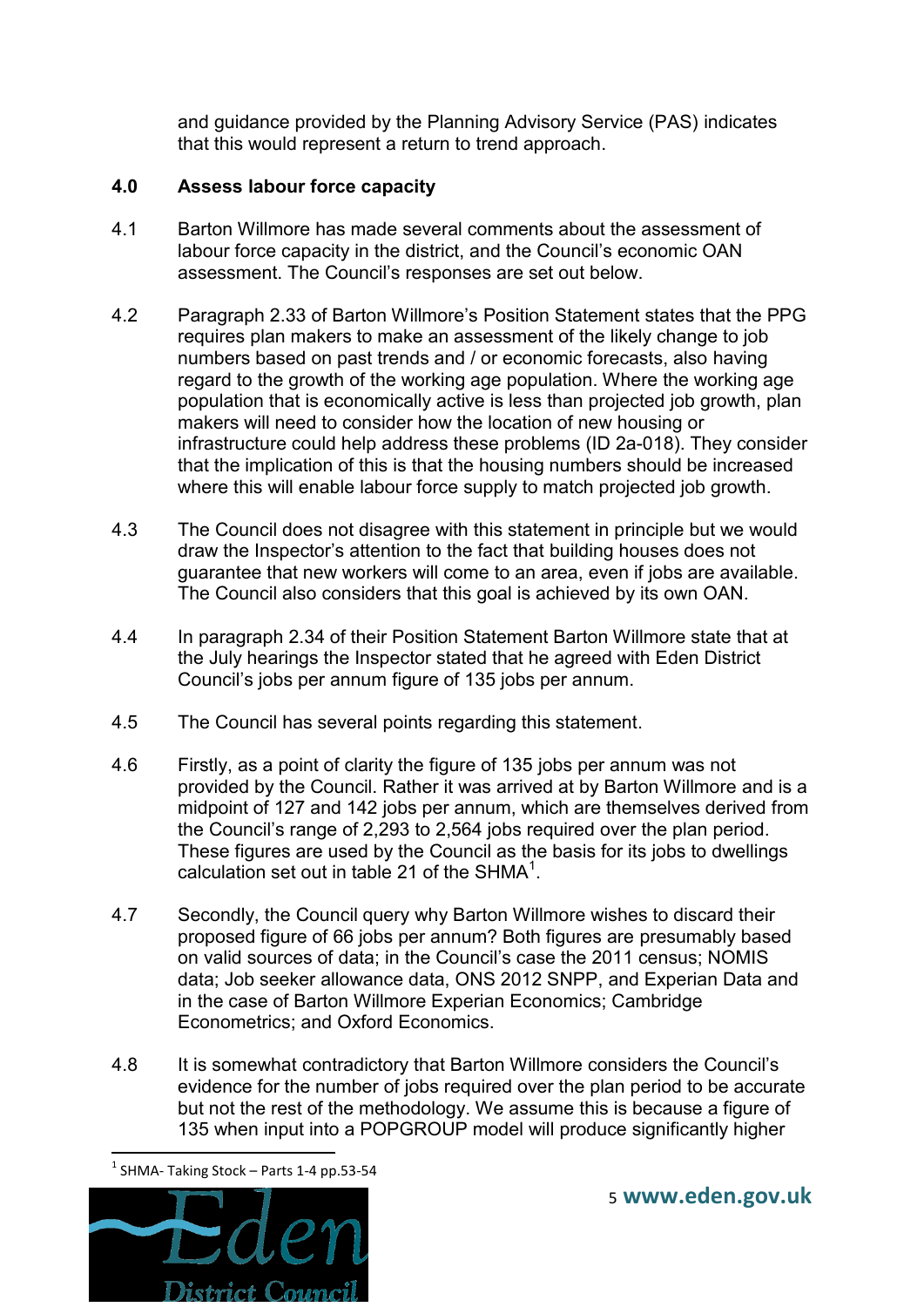output than if a figure of 66 were to be input, i.e. 277-289 rather than 225- 236.

- 4.9 Thirdly, following the conclusion of the July hearing sessions the Council's understanding was that subject to the removal of the net commuters figure from the jobs to dwellings calculations the Inspector considered the jobs to dwellings calculations made by the Council to be methodologically sound, and further that he did not consider it a matter of which methodology was superior, as there is no specific guidance on what method a Local Planning Authority should use to assess its potential OAN.
- 4.10 Fourthly, as the Inspector requested that the Council remove the net commuting element from its economic OAN assessment methodology the figure of 135 jobs per annum is no longer quite accurate, as the range of total new jobs needed in the district has changed to between 2,293 and 2,430. This in turn gives a range of 127 to135 and a midpoint of 131 jobs per annum.
- 4.11 Based on the new range of 2,293 and 2,430 jobs that are expected over the plan period the Council has calculated that it will require between 194 and 200 dwellings per annum and that this figure can be accommodated by the Council's original proposed OAN of 200 dpa. This figure is ambitious when compared to historic delivery rates in Eden and represents an uplift compared to the demographic OAN.
- 4.12 Barton Willmore proposes that a figure of 277 and 289 dwellings per annum is required to meet predicted jobs growth.
- 4.13 Notwithstanding the fact that Barton Willmore's figure of 135 will have to be amended slightly to reflect the changes in the Council's expected jobs per annum figure from which it is derived, the Council has several other points to make regarding Barton Willmore's statement in support of their proposed uplift.
- 4.14 Barton Willmore opines that their model which is based on POPGROUP is more robust than that used by the Council.
- 4.15 The Council considers that this issue was discussed at the hearings in July and has not changed its view regarding the use of a POPGROUP model. These are set out in the Council's SHMA - Objectively Assessed Need review (EL4.017).
- 4.16 Eden District Council's criticism of jobs led POPGROUP models are also set out in the SHMA $^2$  paragraph 4.103 to 4.106.
- 4.17 It is the Council's understanding that Cumbria County Council and Experian are no longer advising the production of employment-led scenarios from POPGROUP utilising the output from their Experian employment model

**.** 



 $2$  SHMA Taking Stock – Parts 1-4, p.55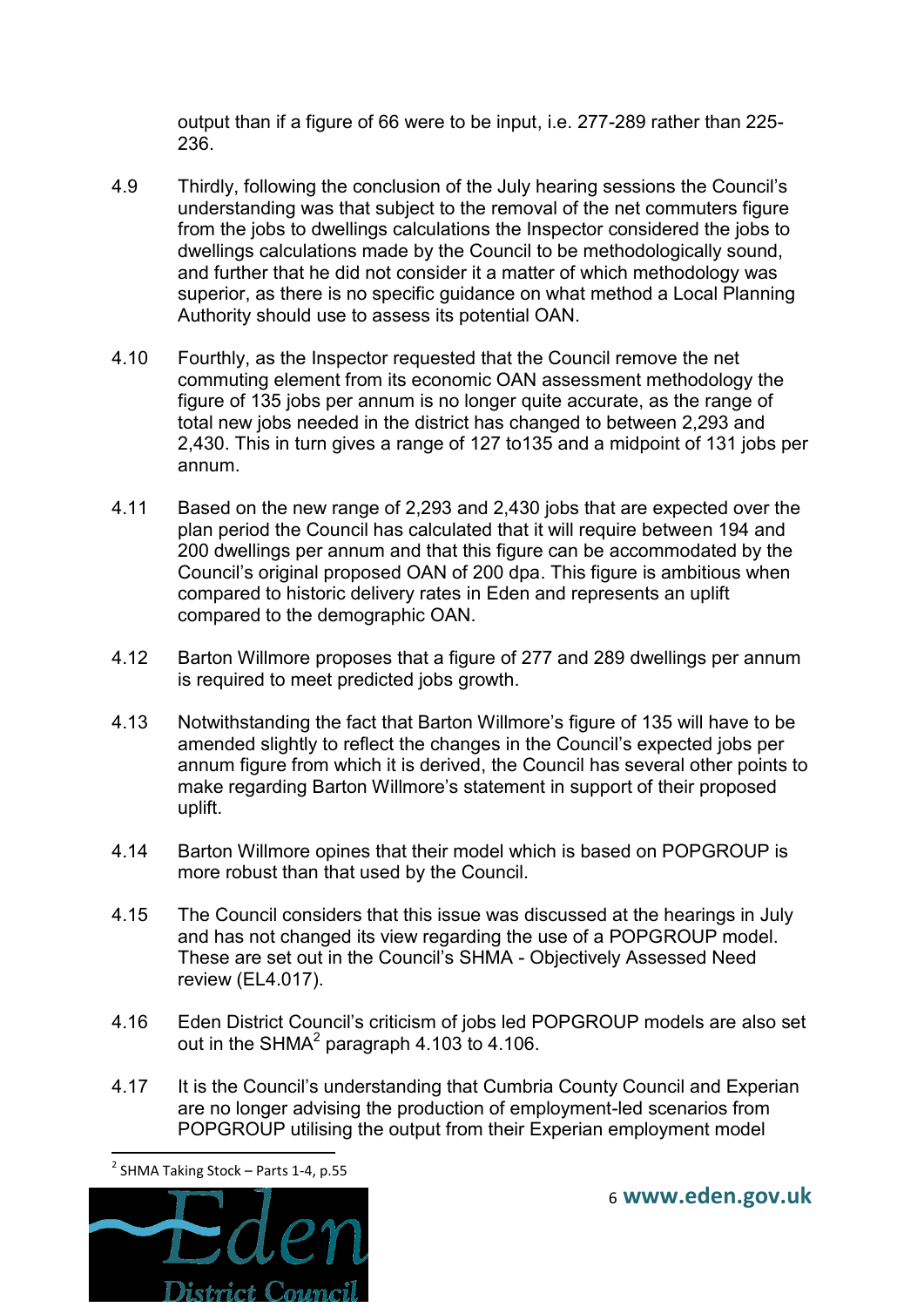because of the potential for circularity. While the Council do not claim expertise in POPGROUP it is considered that this development supports the criticism of a jobs led POPGROUP model that is set out in the SHMA $3$  and which were raised at the July hearings. The Council's view on this matter is based on ongoing discussion with Cumbria County Council officers responsible for working with POPGROUP.

- 4.18 Barton Willmore set out the other aspects of their methodology in paragraphs 2.42, 2.43 and 2.44. Taking each in turn the Council's position on each is set out below.
- 4.19 In paragraph 2.42 which deals with commuting, Barton Willmore point out that the Council's jobs to dwellings calculator does not include a net commuting ratio. This is true. The calculations did take into account the net migration figure of 1,466 set out in the SHMA $4$ . In fact the calculations likely over estimated the number of dwellings to jobs needed because of the inclusion of incoming commuters into the District as part of its calculation. This figure is factored into the starting point for the jobs to dwellings calculator. However in the July hearings the Inspector indicated that this figure should be removed.
- 4.20 Paragraph 2.43 covers unemployment, Barton Willmore factor unemployment into their calculation, while the Council does not. Eden has one of the lowest unemployment rates in the country - 0.7% of all workers in December 2014. This indicates that there is very little in the way of an untapped workforce in the District to take up new jobs. It also means that very few new dwellings would be taken up by unemployed people.
- 4.21 Paragraph 2.44 deals with Barton Willmore's position on economic activity. Barton Willmore's methodology increases the economic activity rates over the plan period to account for possible increases in the state pension age. The Council does not do this directly. The reason given in the SHMA for holding economic activity rates constant is that while some methods assume a higher future economic activity rate due to increasing retirement ages, the Council thinks that to do so without factoring in an ageing population to possibly offset this would not be methodologically robust. It is however accepted that this is a possible weakness in the methodology.
- 4.22 Barton Willmore concludes that their methodology is therefore robust. Notwithstanding the decision by Cumbria County Council and Experian to stop advising the use of jobs led POPGROUP models discussed above, the Council does not necessarily consider Barton Willmore's approach to be unsound. However as the Inspector has pointed out establishing an OAN, and in particular a jobs led OAN is by no means an exact science.

1 <sup>3</sup> SHMA Taking Stock - Parts 1-4, p.55

 $<sup>4</sup>$  SHMA Taking Stock – Parts 1-4, pp.47, 51 & 53</sup>

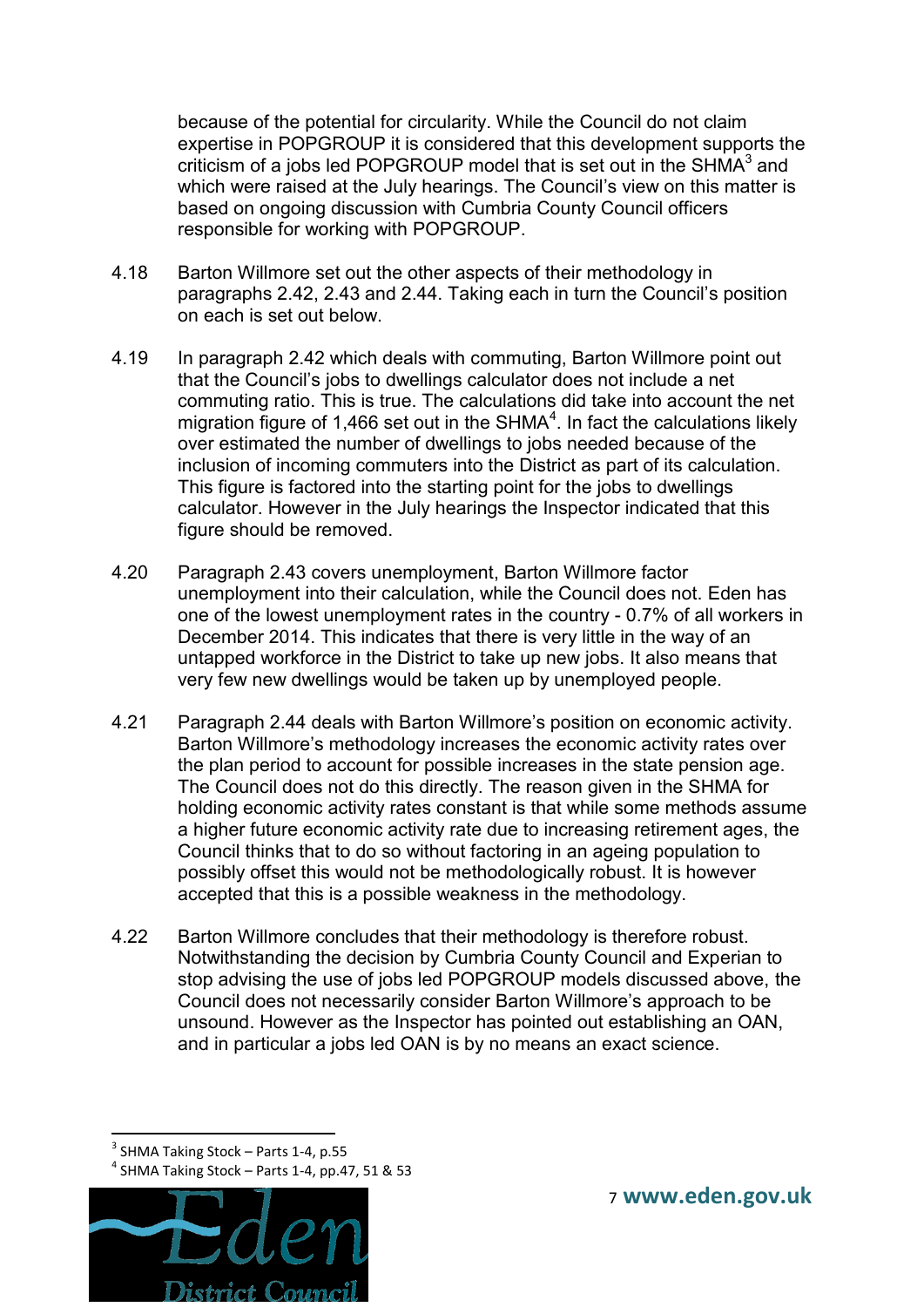### **5.0 Assess market signals**

- 5.1 Barton Willmore point out the need for plan makers to consider six market signals indicators, which state that a worsening trend in any indicator will require an upward adjustment to planned housing numbers compared to ones based solely on household projections.
- 5.2 Barton Willmore identified affordability as one such signal in which there is a worsening trend. The Council also identified affordability to be an issue in the District in its SHMA.
- 5.3 Barton Willmore do not apply an uplift to their OAN because they feel that their suggested figure of between 277 and 289 dpa will provide a 73-81% uplift against past delivery, although the Council takes this to refer to the 2012 based calculations. The Council's approach is to apply a 10% uplift to its demographic OAN, which is supported by PAS guidance.
- 5.4 While it is true that Barton Willmore's suggested OAN would provide a significant uplift on previous delivery rates it does raise the issue of deliverability itself. In preparation for the July hearing sessions the Inspector requested that the Council should be able to demonstrate that the OAN is deliverable in the District. This issue is discussed in Section 12 of the Council's SHMA Objectively Assessed Need review (EL4.017).
- 5.5 It is clear from this discussion that once the Council begins to approach a figure of 220 dpa its ability to deliver a five year housing land supply becomes tenuous. Table 1 below shows the Council's position regarding land supply. Therefore a figure of 277-289 would, if applied, have the effect of rendering the Local Plan out of date. It would also place the council in a similar position as was the case when its housing target was set by the North West Regional Spatial Strategy (RSS) at 239 dpa. The RSS established this housing target based on an ambitious goal of encouraging job growth in the District; however completion rates rarely ever achieved this target.

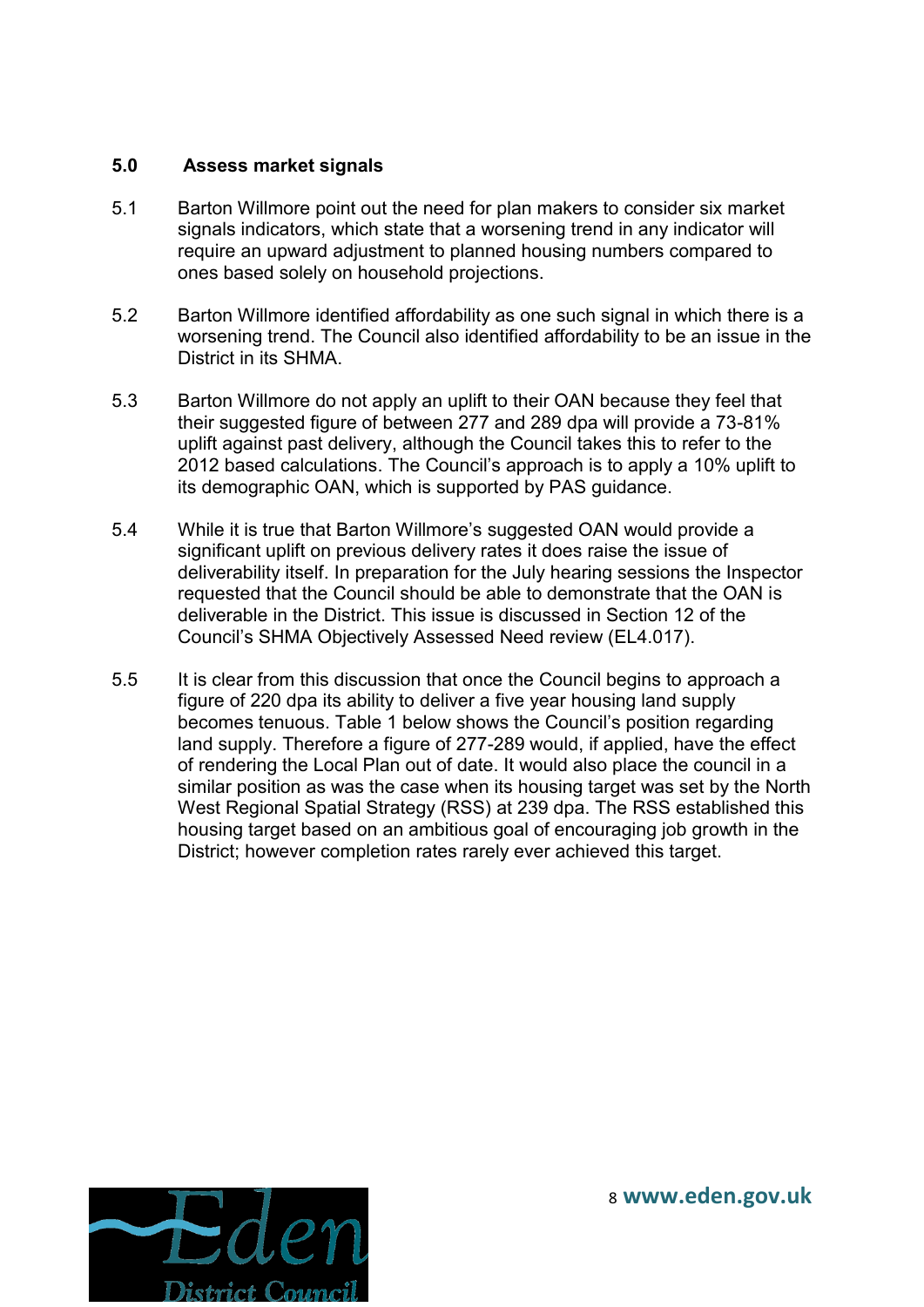|                                    | <b>New Local Plan</b> | 250   | 245   | 240               | 235   | 230             | 225   | 220   | 215             | 210             | 205            |
|------------------------------------|-----------------------|-------|-------|-------------------|-------|-----------------|-------|-------|-----------------|-----------------|----------------|
| Local Plan<br>Target (18<br>Years) | 3600                  | 4500  | 4410  | 4320              | 4230  | 4140            | 4050  | 3960  | 3870            | 3780            | 3690           |
| Completions to<br>Date             | 385                   | 385   | 385   | 385               | 385   | 385             | 385   | 385   | 385             | 385             | 385            |
| Target<br>Completions              | 400                   | 500   | 490   | 480               | 470   | 460             | 450   | 440   | 430             | 420             | 410            |
| Undersupply                        | $\overline{15}$       | 115   | 105   | 95                | 85    | 75              | 65    | 55    | 45              | $\overline{35}$ | 25             |
| Undersupply +<br>20%               | 45                    | 138   | 126   | $\frac{114}{114}$ | 102   | $\overline{90}$ | 78    | 66    | $\overline{54}$ | 42              | $6\phantom{1}$ |
| 5 Year<br>Requirement              | 1000                  | 1250  | 1225  | 1200              | 1175  | 1150            | 1125  | 1100  | 1075            | 1050            | 1025           |
| 5 Year<br>Requirement +<br>20%     | 1200                  | 1500  | 1470  | 1440              | 1410  | 1380            | 1350  | 1320  | 1290            | 1260            | 1230           |
| Requirement +<br>Undersupply       | 1245                  | 1638  | 1596  | 1554              | 1512  | 1470            | 1428  | 1386  | 1344            | 1302            | 1236           |
| Annual<br>Requirement              | 249                   | 327.6 | 319.2 | 310.8             | 302.4 | 294             | 285.6 | 277.2 | 268.8           | 260.4           | 247.2          |
|                                    |                       |       |       |                   |       |                 |       |       |                 |                 |                |

Table 1: Land Supply Indicative Table (April 2016)

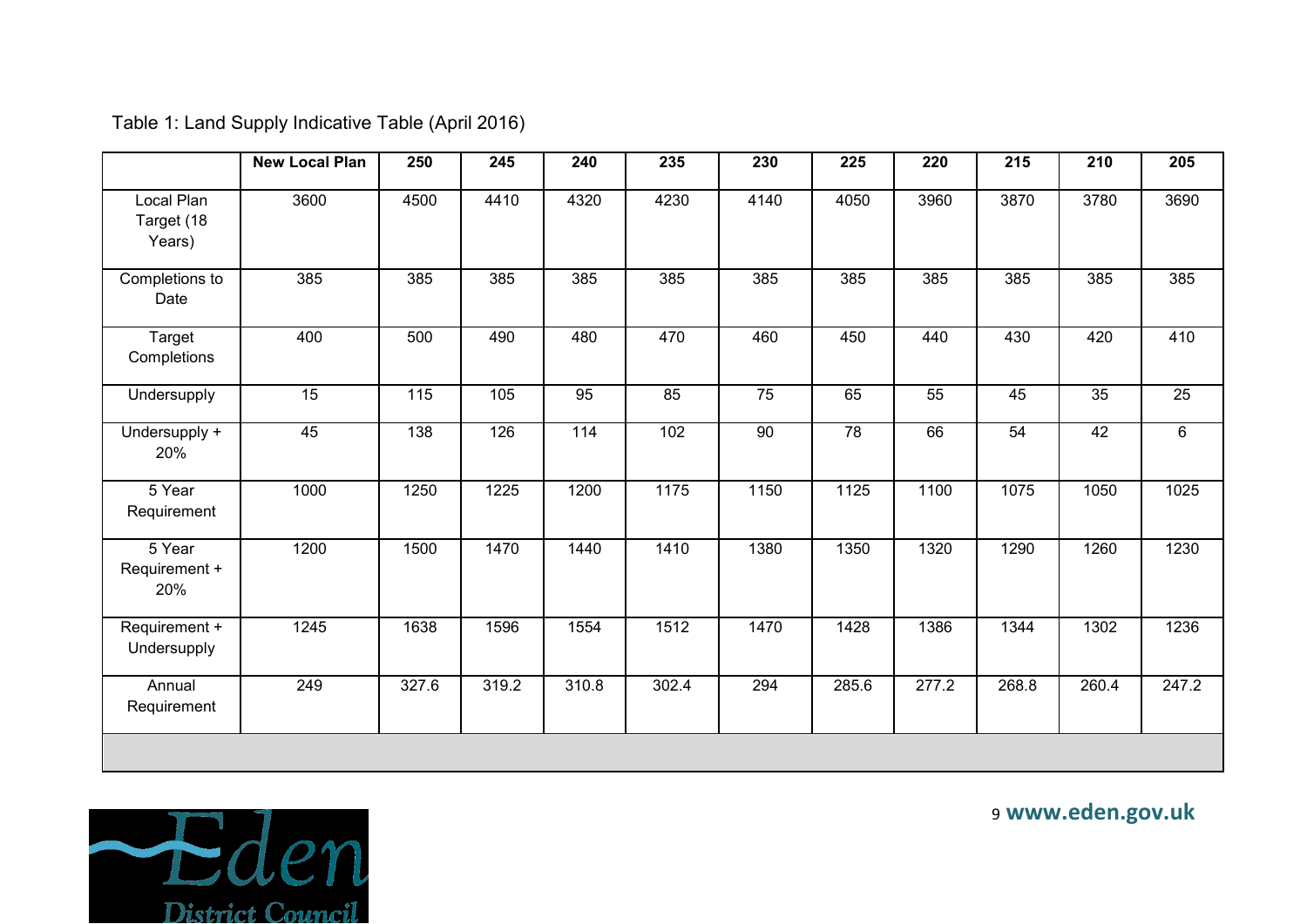| <b>Total Units</b>    | ,534 | 1534 | 1534 | 1534 | 1534 | 1534       | 1534 | 1534       | 1534 | 1534 | 1534             |
|-----------------------|------|------|------|------|------|------------|------|------------|------|------|------------------|
| <b>Supply (Years)</b> | 6.16 | 4. . | 4.8  | 4.9  | ə. I | r a<br>J.Z | 5.4  | - -<br>ວ.ວ | .    | 5.9  | <b>CO</b><br>0.Z |